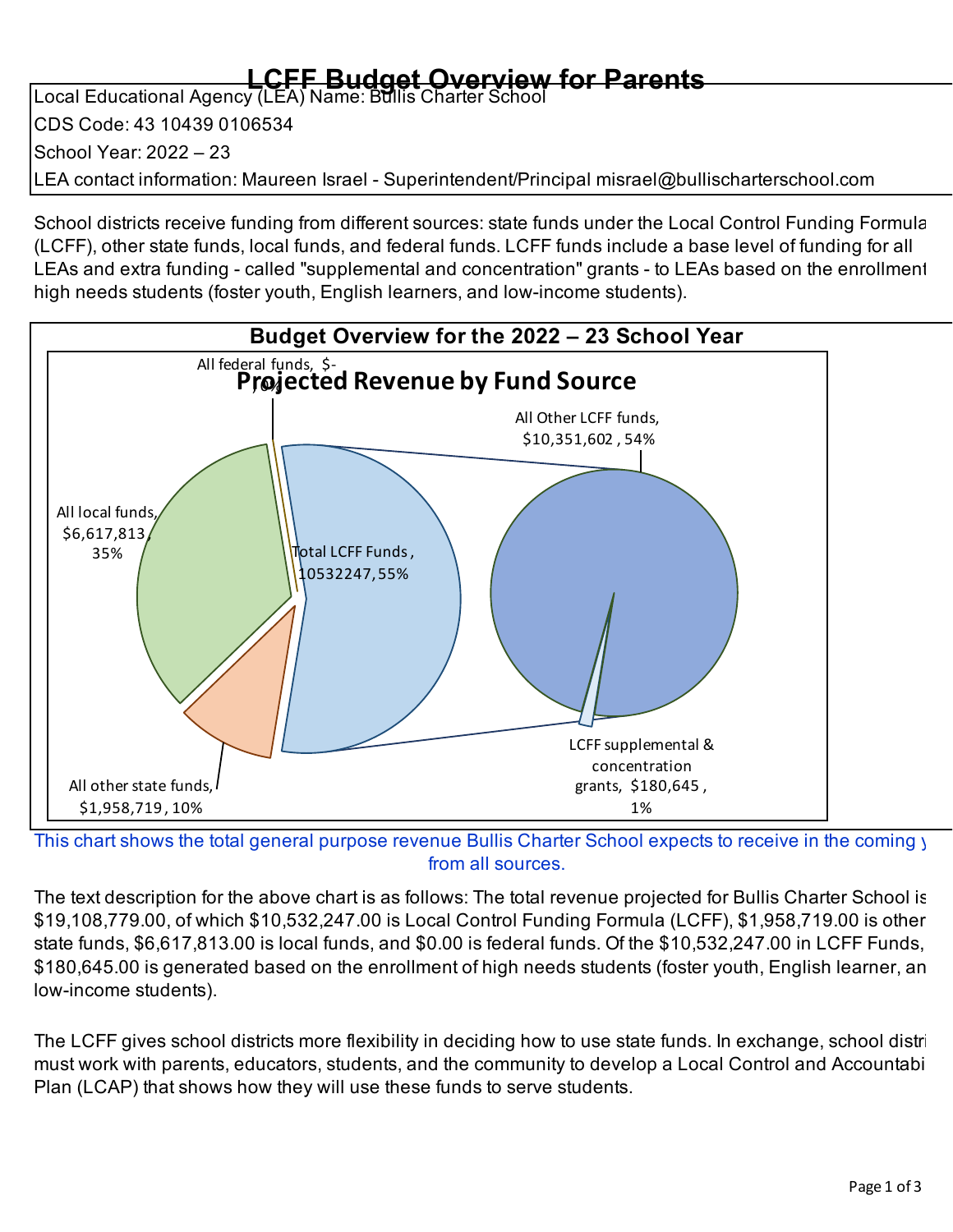## **LCFF Budget Overview for Parents**



This chart provides a quick summary of how much Bullis Charter School plans to spend for 2022 – 23. It show how much of the total is tied to planned actions and services in the LCAP.

The text description of the above chart is as follows: Bullis Charter School plans to spend \$18,846,374.00 for the 2022 – 23 school year. Of that amount, \$1,128,570.00 is tied to actions/services in the LCAP and \$17,717,804.00 is not included in the LCAP. The budgeted expenditures that are not included in the LCAP will be used for the following:

All additional general fund expenditures for the school year will contribute to teacher/staff salaries and to additional supplies/resources, professional learning, etc needed to keep the school operating on a daily basi

Increased or Improved Services for High Needs Students in the LCAP for the 2022 – 23 Sch Year

In 2022 – 23, Bullis Charter School is projecting it will receive \$180,645.00 based on the enrollment of foste youth, English learner, and low-income students. Bullis Charter School must describe how it intends to increase or improve services for high needs students in the LCAP. Bullis Charter School plans to spend \$615,510.00 towards meeting this requirement, as described in the LCAP.